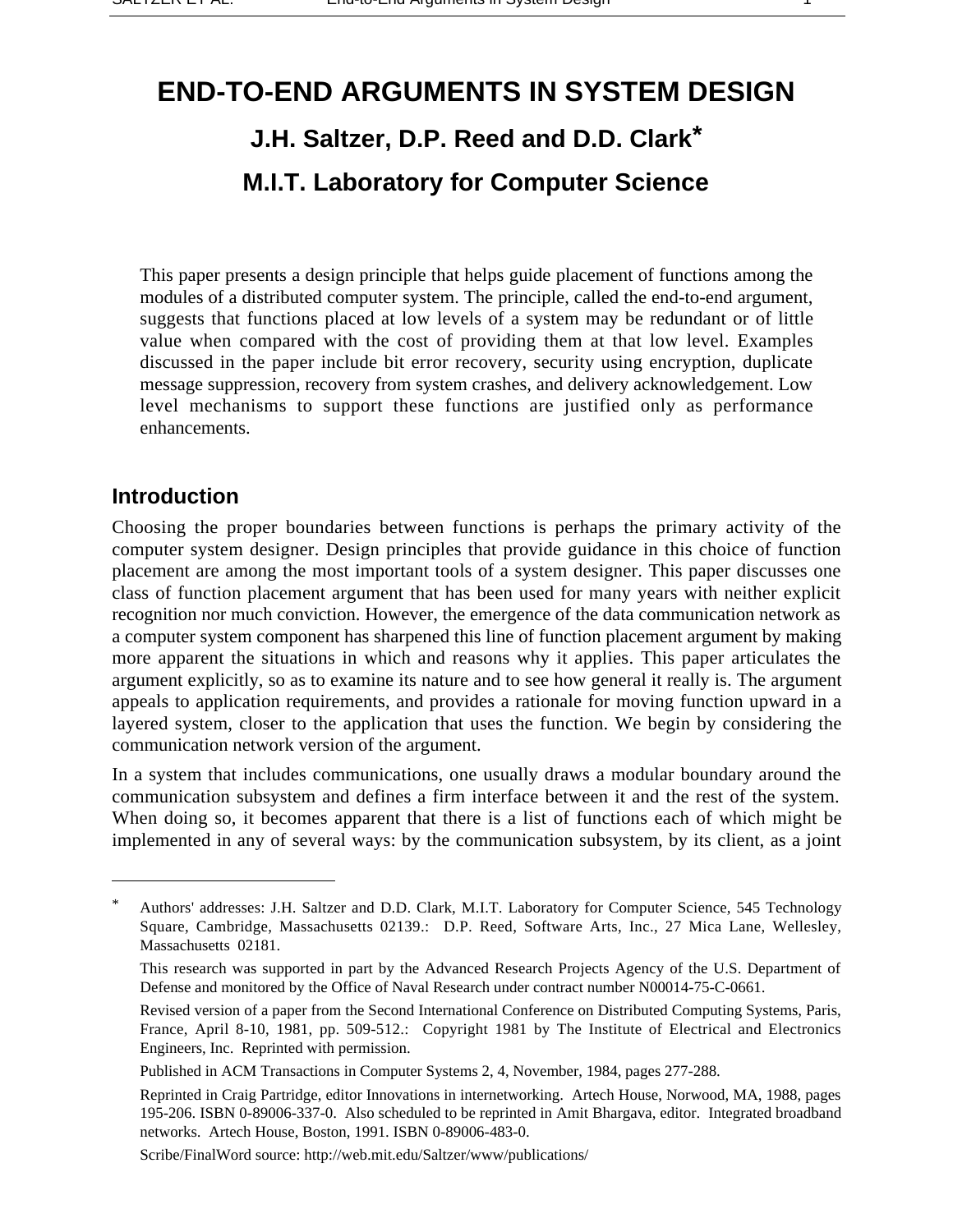venture, or perhaps redundantly, each doing its own version. In reasoning about this choice, the requirements of the application provide the basis for a class of arguments, which go as follows:

The function in question can completely and correctly be implemented only with the knowledge and help of the application standing at the end points of the communication system. Therefore, providing that questioned function as a feature of the communication system itself is not possible. (Sometimes an incomplete version of the function provided by the communication system may be useful as a performance enhancement.)

We call this line of reasoning against low-level function implementation the "end-to-end argument." The following sections examine the end-to-end argument in detail, first with a case study of a typical example in which it is used – the function in question is reliable data transmission – and then by exhibiting the range of functions to which the same argument can be applied. For the case of the data communication system, this range includes encryption, duplicate message detection, message sequencing, guaranteed message delivery, detecting host crashes, and delivery receipts. In a broader context the argument seems to apply to many other functions of a computer operating system, including its file system. Examination of this broader context will be easier if we first consider the more specific data communication context, however.

## End-to-end caretaking

Consider the problem of "careful file transfer." A file is stored by a file system, in the disk storage of computer A. Computer A is linked by a data communication network with computer B, which also has a file system and a disk store. The object is to move the file from computer A's storage to computer B's storage without damage, in the face of knowledge that failures can occur at various points along the way. The application program in this case is the file transfer program, part of which runs at host A and part at host B. In order to discuss the possible threats to the file's integrity in this transaction, let us assume that the following specific steps are involved:

- 1. At host A the file transfer program calls upon the file system to read the file from the disk, where it resides on several tracks, and the file system passes it to the file transfer program in fixed-size blocks chosen to be disk-format independent.
- 2. Also at host A the file transfer program asks the data communication system to transmit the file using some communication protocol that involves splitting the data into packets. The packet size is typically different from the file block size and the disk track size.
- 3. The data communication network moves the packets from computer A to computer B.
- 4. At host B a data communication program removes the packets from the data communication protocol and hands the contained data on to a second part of the file transfer application, the part that operates within host B.
- 5. At host B, the file transfer program asks the file system to write the received data on the disk of host B.

With this model of the steps involved, the following are some of the threats to the transaction that a careful designer might be concerned about:

- 1. The file, though originally written correctly onto the disk at host A, if read now may contain incorrect data, perhaps because of hardware faults in the disk storage system.
- 2. The software of the file system, the file transfer program, or the data communication system might make a mistake in buffering and copying the data of the file, either at host A or host B.
- 3. The hardware processor or its local memory might have a transient error while doing the buffering and copying, either at host A or host B.
- 4. The communication system might drop or change the bits in a packet, or lose a packet or deliver a packet more than once.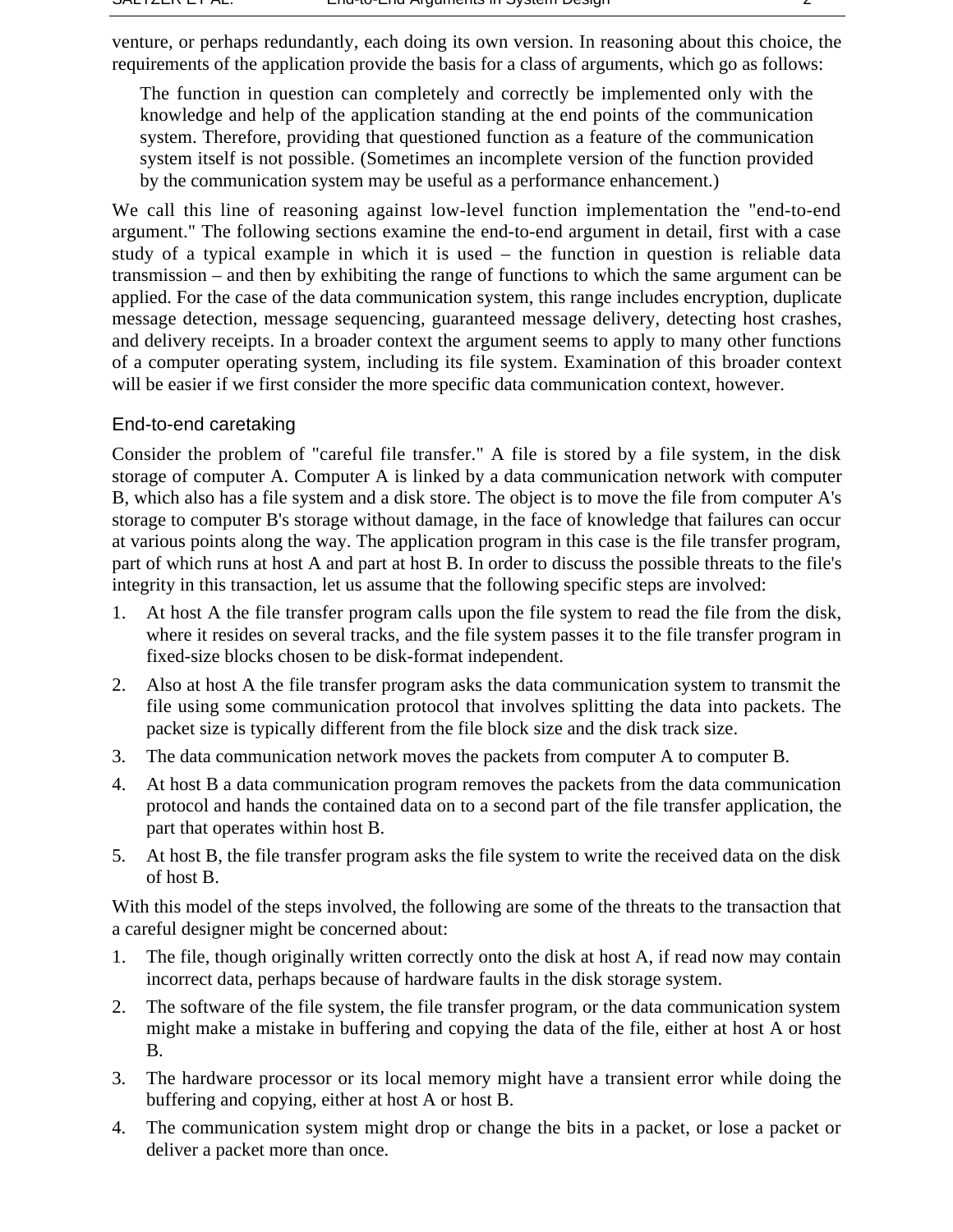5. Either of the hosts may crash part way through the transaction after performing an unknown amount (perhaps all) of the transaction.

How would a careful file transfer application then cope with this list of threats? One approach might be to reinforce each of the steps along the way using duplicate copies, timeout and retry, carefully located redundancy for error detection, crash recovery, etc. The goal would be to reduce the probability of each of the individual threats to an acceptably small value. Unfortunately, systematic countering of threat two requires writing correct programs, which task is quite difficult, and not all the programs that must be correct are written by the file transfer application programmer. If we assume further that all these threats are relatively low in probability – low enough that the system allows useful work to be accomplished – brute force countermeasures such as doing everything three times appear uneconomical.

The alternate approach might be called "end-to-end check and retry". Suppose that as an aid to coping with threat number one, stored with each file is a checksum that has sufficient redundancy to reduce the chance of an undetected error in the file to an acceptably negligible value. The application program follows the simple steps above in transferring the file from A to B. Then, as a final additional step, the part of the file transfer application residing in host B reads the transferred file copy back from its disk storage system into its own memory, recalculates the checksum, and sends this value back to host A, where it is compared with the checksum of the original. Only if the two checksums agree does the file transfer application declare the transaction committed. If the comparison fails, something went wrong, and a retry from the beginning might be attempted.

If failures really are fairly rare, this technique will normally work on the first try; occasionally a second or even third try might be required; one would probably consider two or more failures on the same file transfer attempt as indicating that some part of the system is in need of repair.

Now let us consider the usefulness of a common proposal, namely that the communication system provide, internally, a guarantee of reliable data transmission. It might accomplish this guarantee by providing selective redundancy in the form of packet checksums, sequence number checking, and internal retry mechanisms, for example. With sufficient care, the probability of undetected bit errors can be reduced to any desirable level. The question is whether or not this attempt to be helpful on the part of the communication system is useful to the careful file transfer application.

The answer is that threat number four may have been eliminated, but the careful file transfer application must still counter the remaining threats, so it should still provide its own retries based on an end-to-end checksum of the file. And if it does so, the extra effort expended in the communication system to provide a guarantee of reliable data transmission is only reducing the frequency of retries by the file transfer application; it has no effect on inevitability or correctness of the outcome, since correct file transmission is assured by the end-to-end checksum and retry whether or not the data transmission system is especially reliable.

Thus the argument: in order to achieve careful file transfer, the application program that performs the transfer must supply a file-transfer-specific, end-to-end reliability guarantee – in this case, a checksum to detect failures and a retry/commit plan. For the data communication system to go out of its way to be extraordinarily reliable does not reduce the burden on the application program to ensure reliability.

## A too-real example

An interesting example of the pitfalls that one can encounter turned up recently at M.I.T.: One network system involving several local networks connected by gateways used a packet checksum on each hop from one gateway to the next, on the assumption that the primary threat to correct communication was corruption of bits during transmission. Application programmers, aware of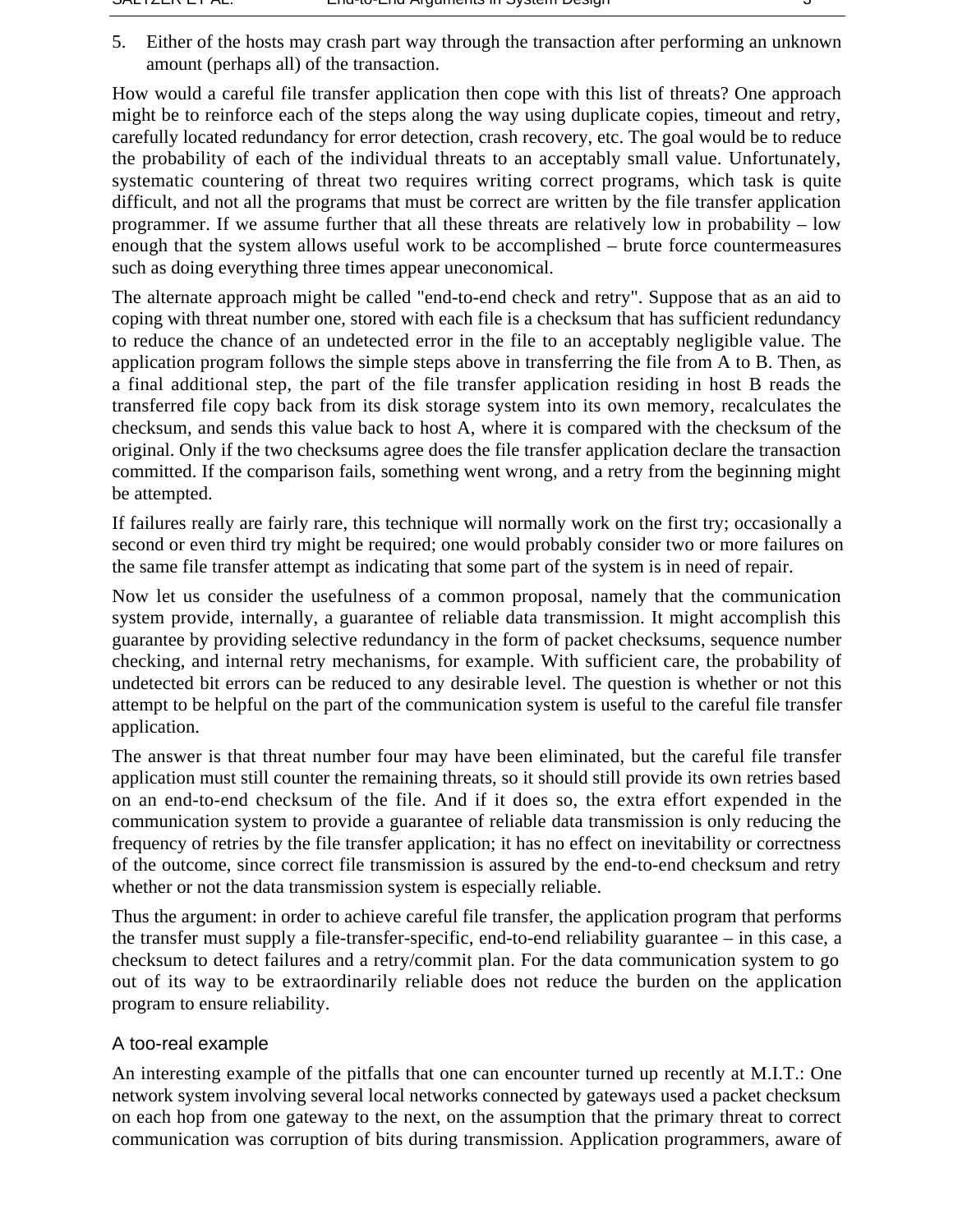this checksum, assumed that the network was providing reliable transmission, without realizing that the transmitted data was unprotected while stored in each gateway. One gateway computer developed a transient error in which while copying data from an input to an output buffer a byte pair was interchanged, with a frequency of about one such interchange in every million bytes passed. Over a period of time many of the source files of an operating system were repeatedly transferred through the defective gateway. Some of these source files were corrupted by byte exchanges, and their owners were forced to the ultimate end-to-end error check: manual comparison with and correction from old listings.

#### Performance aspects

It would be too simplistic to conclude that the lower levels should play no part in obtaining reliability, however. Consider a network that is somewhat unreliable, dropping one message of each hundred messages sent. The simple strategy outlined above, transmitting the file and then checking to see that the file arrived correctly, would perform more poorly as the length of the file increases. The probability that all packets of a file arrive correctly decreases exponentially with the file length, and thus the expected time to transmit the file grows exponentially with file length. Clearly, some effort at the lower levels to improve network reliability can have a significant effect on application performance. But the key idea here is that the lower levels need not provide "perfect" reliability.

Thus the amount of effort to put into reliability measures within the data communication system is seen to be an engineering tradeoff based on performance, rather than a requirement for correctness. Note that performance has several aspects here. If the communication system is too unreliable, the file transfer application performance will suffer because of frequent retries following failures of its end-to-end checksum. If the communication system is beefed up with internal reliability measures, those measures have a performance cost, too, in the form of bandwidth lost to redundant data and delay added by waiting for internal consistency checks to complete before delivering the data. There is little reason to push in this direction very far, when it is considered that *the end-to-end check of the file transfer application must still be implemented no matter how reliable the communication system becomes*. The "proper" tradeoff requires careful thought; for example one might start by designing the communication system to provide just the reliability that comes with little cost and engineering effort, and then evaluate the residual error level to insure that it is consistent with an acceptable retry frequency at the file transfer level. It is probably not important to strive for a negligible error rate at any point below the application level.

Using performance to justify placing functions in a low-level subsystem must be done carefully. Sometimes, by examining the problem thoroughly, the same or better performance enhancement can be achieved at the high level. Performing a function at a low level may be more efficient, if the function can be performed with a minimum perturbation of the machinery already included in the low-level subsystem, but just the opposite situation can occur – that is, performing the function at the lower level may cost more – for two reasons. First, since the lower level subsystem is common to many applications, those applications that do not need the function will pay for it anyway. Second, the low-level subsystem may not have as much information as the higher levels, so it cannot do the job as efficiently.

Frequently, the performance tradeoff is quite complex. Consider again the careful file transfer on an unreliable network. The usual technique for increasing packet reliability is some sort of perpacket error check with a retry protocol. This mechanism can be implemented either in the communication subsystem or in the careful file transfer application. For example, the receiver in the careful file transfer can periodically compute the checksum of the portion of the file thus far received and transmit this back to the sender. The sender can then restart by retransmitting any portion that arrived in error.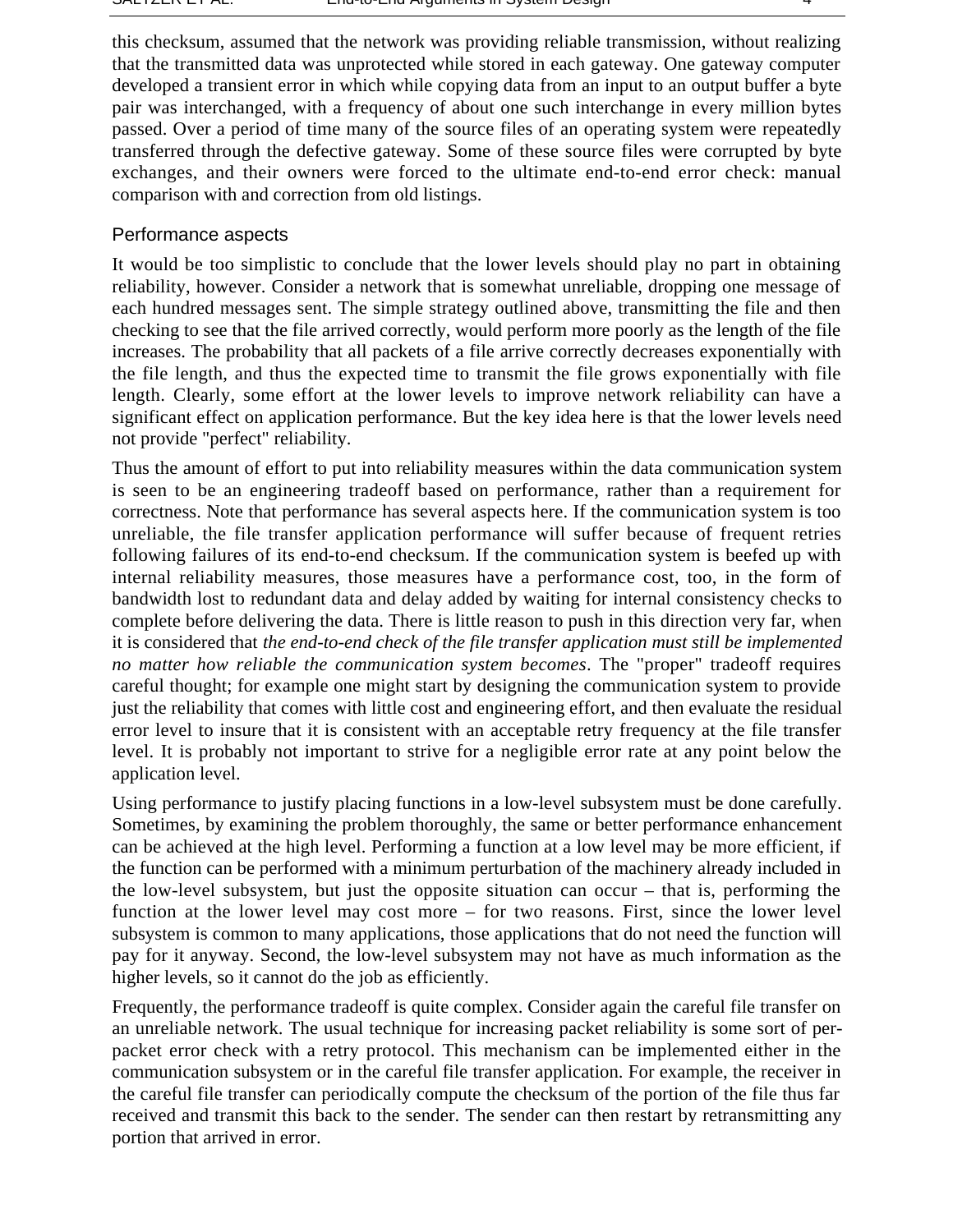The end-to-end argument does not tell us where to put the early checks, since either layer can do this performance-enhancement job. Placing the early retry protocol in the file transfer application simplifies the communication system, but may increase overall cost, since the communication system is shared by other applications and each application must now provide its own reliability enhancement. Placing the early retry protocol in the communication system may be more efficient, since it may be performed inside the network on a hop-by-hop basis, reducing the delay involved in correcting a failure. At the same time, there may be some application that finds the cost of the enhancement is not worth the result but it now has no choice in the matter\* . A great deal of information about system implementation is needed to make this choice intelligently.

## **Other examples of the end-to-end argument**

## Delivery guarantees

The basic argument that a lower-level subsystem that supports a distributed application may be wasting its effort providing a function that must by nature be implemented at the application level anyway can be applied to a variety of functions in addition to reliable data transmission. Perhaps the oldest and most widely known form of the argument concerns acknowledgement of delivery. A data communication network can easily return an acknowledgement to the sender for every message delivered to a recipient. The ARPANET, for example, returns a packet known as "Request For Next Message" (RFNM)[1] whenever it delivers a message. Although this acknowledgement may be useful within the network as a form of congestion control (originally the ARPANET refused to accept another message to the same target until the previous RFNM had returned) it was never found to be very helpful to applications using the ARPANET. The reason is that knowing for sure that the message was delivered to the target host is not very important. What the application wants to know is whether or not the target host acted on the message; all manner of disaster might have struck after message delivery but before completion of the action requested by the message. The acknowledgement that is really desired is an end-toend one, which can be originated only by the target application – "I did it", or "I didn't."

Another strategy for obtaining immediate acknowledgements is to make the target host sophisticated enough that when it accepts delivery of a message it also accepts responsibility for guaranteeing that the message is acted upon by the target application. This approach can eliminate the need for an end-to-end acknowledgement in some, but not all applications. An endto-end acknowledgement is still required for applications in which the action requested of the target host should be done only if similar actions requested of other hosts are successful. This kind of application requires a two-phase commit protocol [5,10,15], which is a sophisticated endto-end acknowledgement. Also, if the target application may either fail or refuse to do the requested action, and thus a negative acknowledgement is a possible outcome, an end-to-end acknowledgement may still be a requirement.

## Secure transmission of data

Another area in which an end-to-end argument can be applied is that of data encryption. The argument here is threefold. First, if the data transmission system performs encryption and decryption, it must be trusted to manage securely the required encryption keys. Second, the data will be in the clear and thus vulnerable as it passes into the target node and is fanned out to the target application. Third, the *authenticity* of the message must still be checked by the application. If the application performs end-to-end encryption, it obtains its required authentication check, it

For example, real time transmission of speech has tighter constraints on message delay than on bit-error rate. Most retry schemes significantly increase the variability of delay.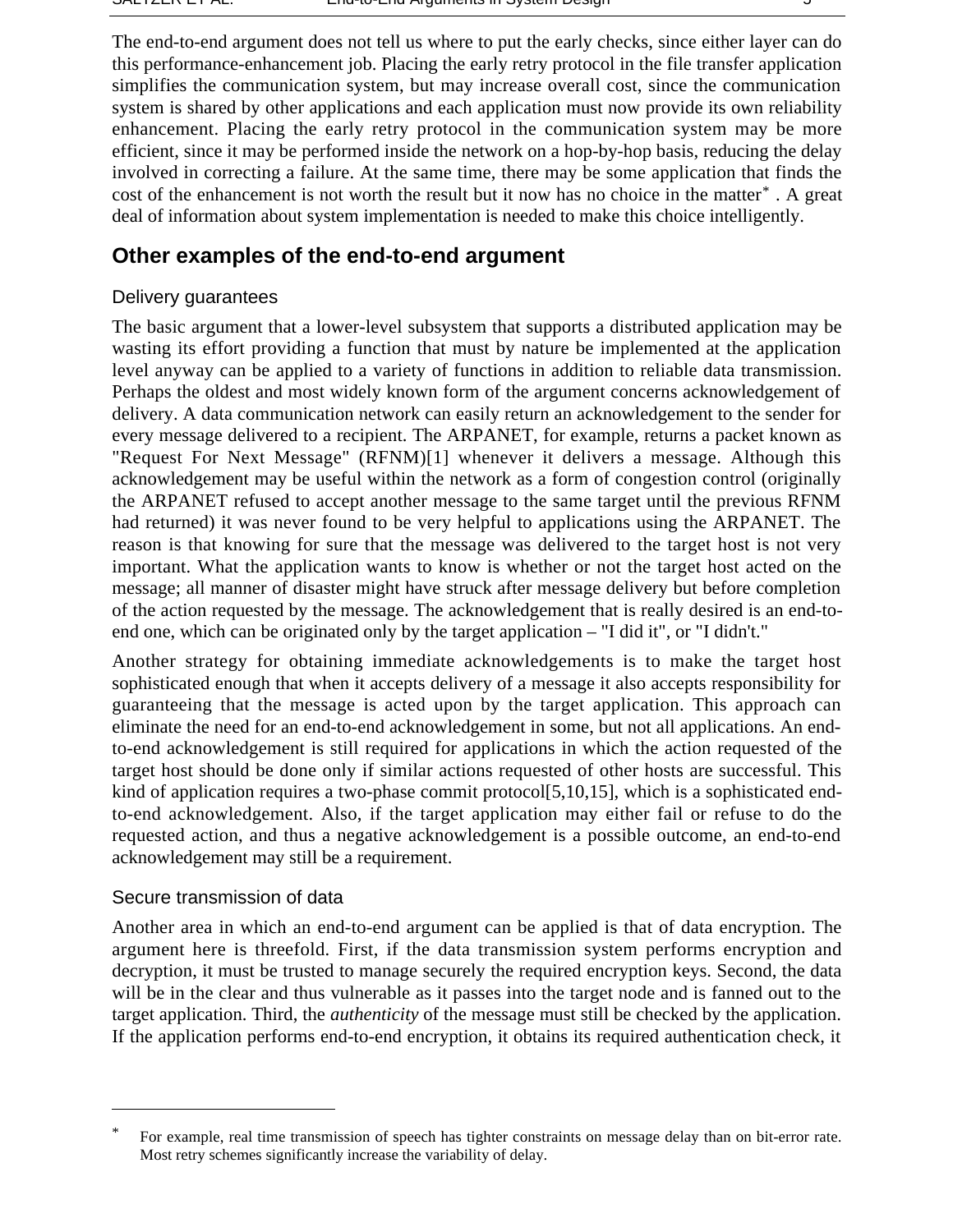can handle key management to its satisfaction, and the data is never exposed outside the application.

Thus, to satisfy the requirements of the application, there is no need for the communication subsystem to provide for automatic encryption of all traffic. Automatic encryption of all traffic by the communication subsystem may be called for, however, to ensure something else – that a misbehaving user or application program does not deliberately transmit information that should not be exposed. The automatic encryption of all data as it is put into the network is one more firewall the system designer can use to ensure that information does not escape outside the system. Note however, that this is a different requirement from authenticating access rights of a system user to specific parts of the data. This network-level encryption can be quite unsophisticated – the same key can be used by all hosts, with frequent changes of the key. No per-user keys complicate the key management problem. The use of encryption for applicationlevel authentication and protection is complementary. Neither mechanism can satisfy both requirements completely.

#### Duplicate message suppression

A more sophisticated argument can be applied to duplicate message suppression. A property of some communication network designs is that a message or a part of a message may be delivered twice, typically as a result of time-out-triggered failure detection and retry mechanisms operating within the network. The network can provide the function of watching for and suppressing any such duplicate messages, or it can simply deliver them. One might expect that an application would find it very troublesome to cope with a network that may deliver the same message twice; indeed it is troublesome. Unfortunately, even if the network suppresses duplicates, the application itself may accidentally originate duplicate requests, in its own failure/retry procedures. These application level duplications look like different messages to the communication system, so it cannot suppress them; suppression must be accomplished by the application itself with knowledge of how to detect its own duplicates.

A common example of duplicate suppression that must be handled at a high level is when a remote system user, puzzled by lack of response, initiates a new login to a time-sharing system. For another example, most communication applications involve a provision for coping with a system crash at one end of a multi-site transaction: reestablish the transaction when the crashed system comes up again. Unfortunately, reliable detection of a system crash is problematical: the problem may just be a lost or long-delayed acknowledgement. If so, the retried request is now a duplicate, which only the application can discover. Thus the end-to-end argument again: if the application level has to have a duplicate-suppressing mechanism anyway, that mechanism can also suppress any duplicates generated inside the communication network, so the function can be omitted from that lower level. The same basic reasoning applies to completely omitted messages as well as to duplicated ones.

#### Guaranteeing FIFO message delivery

Ensuring that messages arrive at the receiver in the same order they are sent is another function usually assigned to the communication subsystem. The mechanism usually used to achieve such first-in, first-out (FIFO) behavior guarantees FIFO ordering among messages sent on the same virtual circuit. Messages sent along independent virtual circuits, or through intermediate processes outside the communication subsystem may arrive in an order different from the order sent. A distributed application in which one node can originate requests that initiate actions at several sites cannot take advantage of the FIFO ordering property to guarantee that the actions requested occur in the correct order. Instead, an independent mechanism at a higher level than the communication subsystem must control the ordering of actions.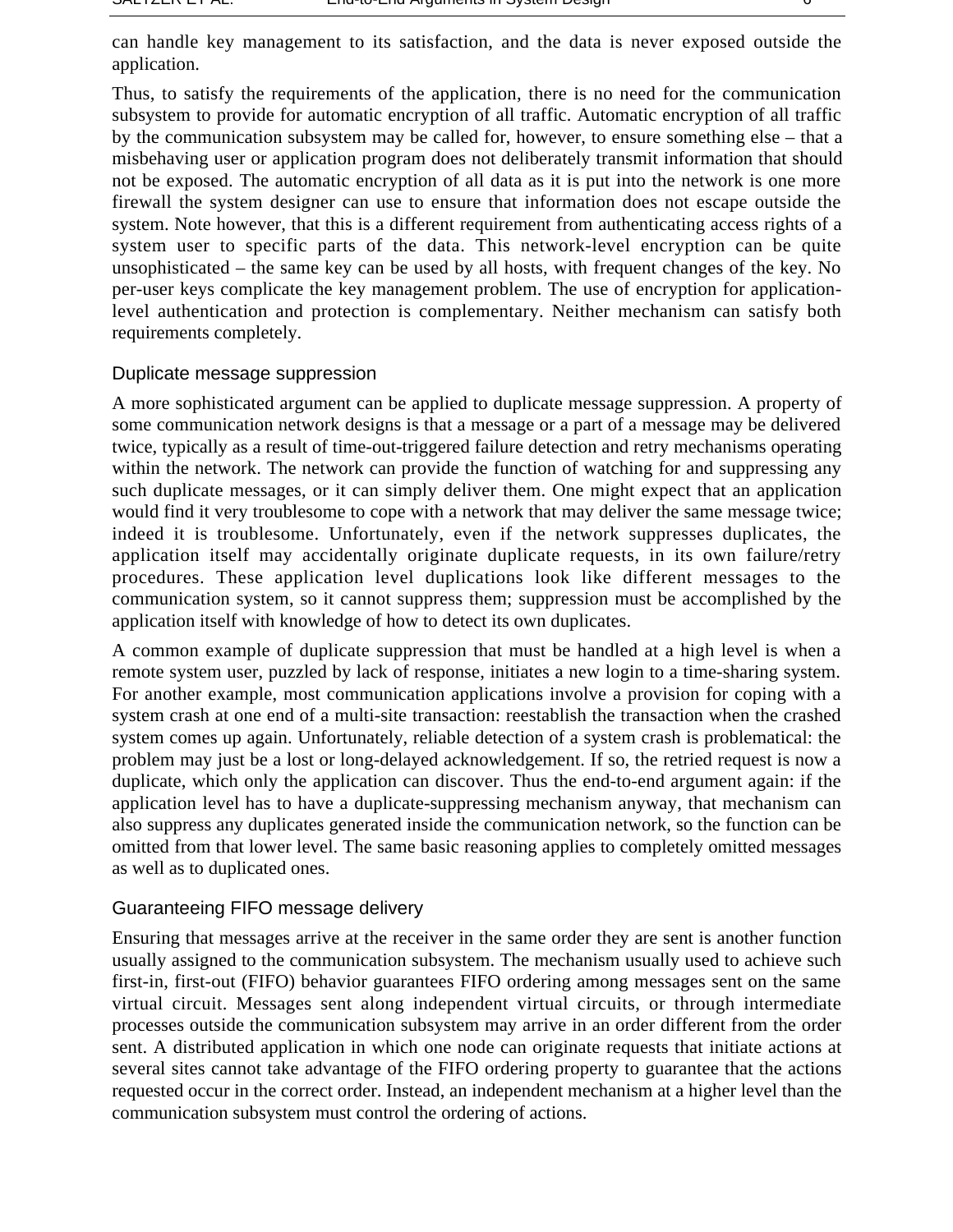### Transaction management

We have now applied the end-to-end argument in the construction of the SWALLOW distributed data storage system[15], where it leads to significant reduction in overhead. SWALLOW provides data storage servers called repositories that can be used remotely to store and retrieve data. Accessing data at a repository is done by sending it a message specifying the object to be accessed, the version, and type of access (read/write), plus a value to be written if the access is a write. The underlying message communication system does not suppress duplicate messages, since a) the object identifier plus the version information suffices to detect duplicate writes, and b) the effect of a duplicate read request message is only to generate a duplicate response, which is easily discarded by the originator. Consequently, the low-level message communication protocol is significantly simplified.

The underlying message communication system does not provide delivery acknowledgement either. The acknowledgement that the originator of a write request needs is that the data was stored safely. This acknowledgement can be provided only by high levels of the SWALLOW system. For read requests, a delivery acknowledgement is redundant, since the response containing the value read is sufficient acknowledgement. By eliminating delivery acknowledgements, the number of messages transmitted is halved. This message reduction can have a significant effect on both host load and network load, improving performance. This same line of reasoning has also been used in development of an experimental protocol for remote access to disk records[6]. The resulting reduction in path length in lower-level protocols was important in maintaining good performance on remote disk access.

## **Identifying the ends**

Using the end-to-end argument sometimes requires subtlety of analyis of application requirements. For example, consider a computer communication network that carries some packet voice connections, conversations between digital telephone instruments. For those connections that carry voice packets, an unusually strong version of the end-to-end argument applies: if low levels of the communication system try to accomplish bit-perfect communication, they will probably introduce uncontrolled delays in packet delivery, for example, by requesting retransmission of damaged packets and holding up delivery of later packets until earlier ones have been correctly retransmitted. Such delays are disruptive to the voice application, which needs to feed data at a constant rate to the listener. It is better to accept slightly damaged packets as they are, or even to replace them with silence, a duplicate of the previous packet, or a noise burst. The natural redundancy of voice, together with the high-level error correction procedure in which one participant says "excuse me, someone dropped a glass. Would you please say that again?" will handle such dropouts, if they are relatively infrequent.

However, this strong version of the end-to-end argument is a property of the specific application – two people in real-time conversation – rather than a property, say, of speech in general. If one considers instead a speech message system, in which the voice packets are stored in a file for later listening by the recipient, the arguments suddenly change their nature. Short delays in delivery of packets to the storage medium are not particularly disruptive so there is no longer any objection to low-level reliability measures that might introduce delay in order to achieve reliability. More important, it is actually helpful to this application to get as much accuracy as possible in the recorded message, since the recipient, at the time of listening to the recording, is not going to be able to ask the sender to repeat a sentence. On the other hand, with a storage system acting as the receiving end of the voice communication, an end-to-end argument does apply to packet ordering and duplicate suppression. Thus the end-to-end argument is not an absolute rule, but rather a guideline that helps in application and protocol design analysis; one must use some care to identify the end points to which the argument should be applied.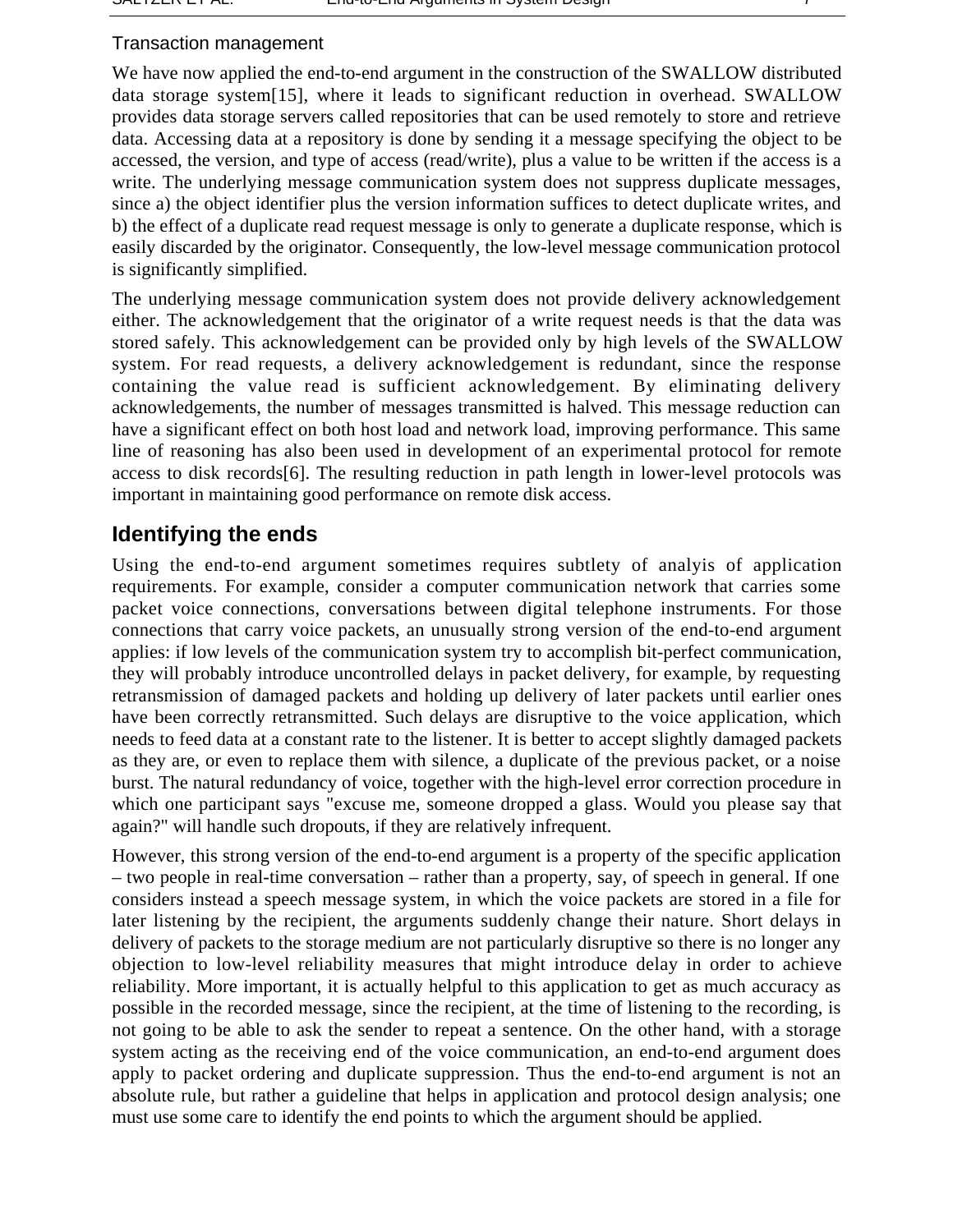## **History, and application to other system areas**

The individual examples of end-to-end arguments cited in this paper are not original; they have accumulated over the years. The first example of questionable intermediate delivery acknowledgements noticed by the authors was the "wait" message of the M.I.T. Compatible Time-Sharing System, which the system printed on the user's terminal whenever the user entered a command[3]. (The message had some value in the early days of the system, when crashes and communication failures were so frequent that intermediate acknowledgements provided some needed reassurance that all was well.)

The end-to-end argument relating to encryption was first publicly discussed by Branstad in a 1973 paper[2]; presumably the military security community held classified discussions before that time. Diffie and Hellman[4] and Kent[8] develop the arguments in more depth, and Needham and Schroeder[11] devised improved protocols for the purpose.

The two-phase-commit data update protocols of Gray[5], Lampson and Sturgis[10] and Reed[13] all use a form of end-to-end argument to justify their existence; they are end-to-end protocols that do not depend for correctness on reliability, FIFO sequencing, or duplicate suppression within the communication system, since all of these problems may also be introduced by other system component failures as well. Reed makes this argument explicitly in the second chapter of his Ph.D. thesis on decentralized atomic actions[14].

End-to-end arguments are often applied to error control and correctness in application systems. For example, a banking system usually provides high-level auditing procedures as a matter of policy and legal requirement. Those high-level auditing procedures will uncover not only highlevel mistakes such as performing a withdrawal against the wrong account, it will also detect low-level mistakes such as coordination errors in the underlying data management system. Therefore a costly algorithm that absolutely eliminates such coordination errors may be arguably less appropriate than a less costly algorithm that just makes such errors very rare. In airline reservation systems, an agent can be relied upon to keep trying, through system crashes and delays, until a reservation is either confirmed or refused. Lower level recovery procedures to guarantee that an unconfirmed request for a reservation will survive a system crash are thus not vital. In telephone exchanges, a failure that could cause a single call to be lost is considered not worth providing explicit recovery for, since the caller will probably replace the call if it matters[7]: All of these design approaches are examples of the end-to-end argument being applied to automatic recovery.

Much of the debate in the network protocol community over datagrams, virtual circuits, and connectionless protocols is a debate about end-to-end arguments. A modularity argument prizes a reliable, FIFO sequenced, duplicate-suppressed stream of data as a system component that is easy to build on, and that argument favors virtual circuits. The end-to-end argument claims that centrally-provided versions of each of those functions will be incomplete for some applications, and those applications will find it easier to build their own version of the functions starting with datagrams.

A version of the end-to-end argument in a non-communication application was developed in the 1950's by system analysts whose responsibility included reading and writing files on large numbers of magnetic tape reels. Repeated attempts to define and implement a "reliable tape subsystem" repeatedly foundered, as flaky tape drives, undependable system operators, and system crashes conspired against all narrowly focused reliability measures. Eventually, it became standard practice for every application to provide its own application-dependent checks and recovery strategy; and to assume that lower-level error detection mechanisms at best reduced the frequency with which the higher-level checks failed. As an example, the Multics file backup system[17], even though it is built on a foundation of a magnetic tape subsystem format that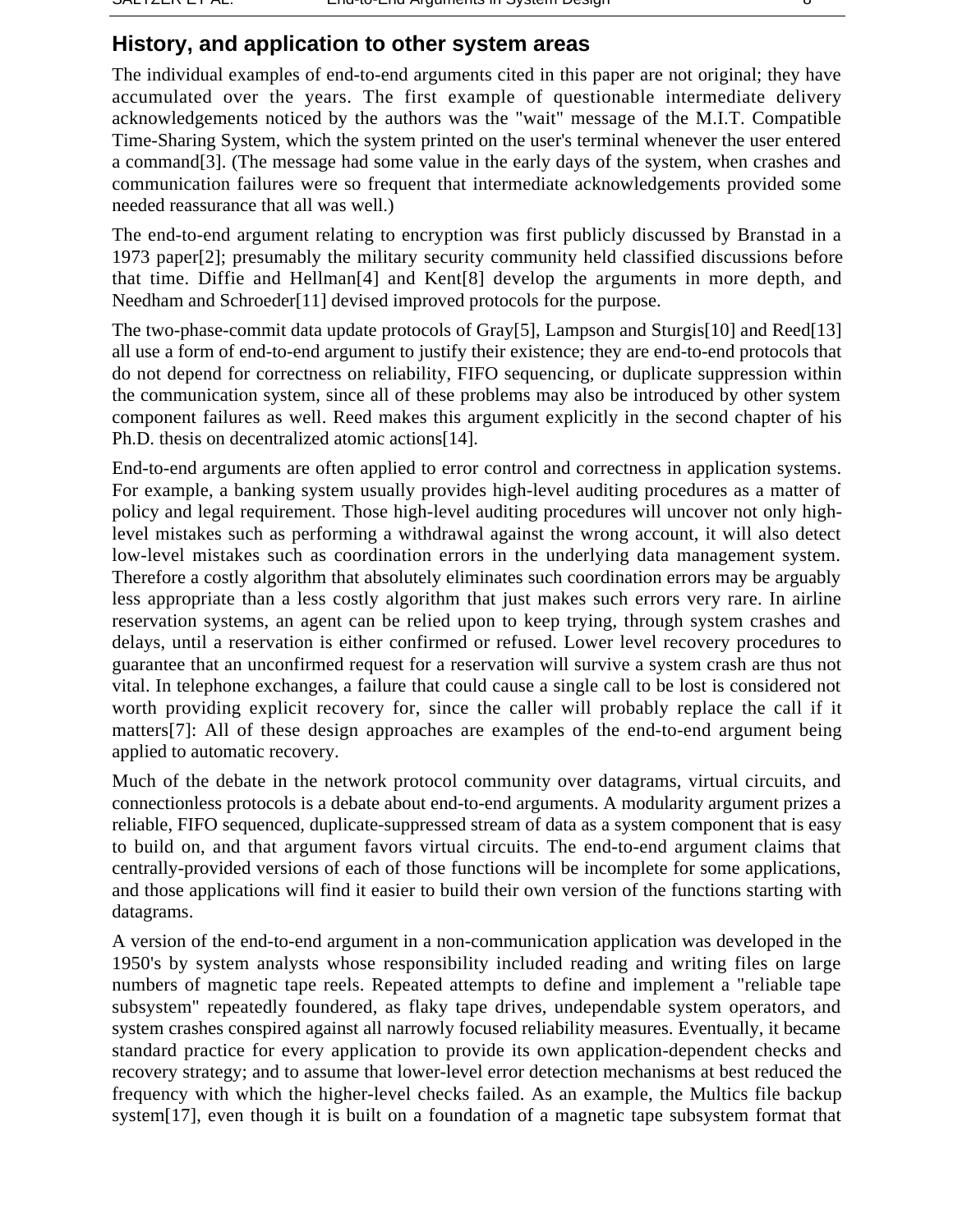provides very powerful error detection and correction features, provides its own error control in the form of record labels and multiple copies of every file.

The arguments that are used in support of reduced instruction set computer (RISC) architecture are similar to end-to-end arguments. The RISC argument is that the client of the architecture will get better performance by implementing exactly the instructions needed from primitive tools; any attempt by the computer designer to anticipate the client's requirements for an esoteric feature will probably miss the target slightly and the client will end up reimplementing that feature anyway. (We are indebted to M. Satyanarayanan for pointing out this example.)

Lampson, in his arguments supporting the "open operating system,"[9] uses an argument similar to the end-to-end argument as a justification. Lampson argues against making any function a permanent fixture of lower-level modules; the function may be provided by a lower-level module but it should always be replaceable by an application's special version of the function. The reasoning is that for any function you can think of, at least some applications will find that by necessity they must implement the function themselves in order to meet correctly their own requirements. This line of reasoning leads Lampson to propose an "open" system in which the entire operating system consists of replaceable routines from a library. Such an approach has only recently become feasible in the context of computers dedicated to a single application. It may be the case that the large quantity of fixed supervisor function typical of large-scale operating systems is only an artifact of economic pressures that demanded multiplexing of expensive hardware and therefore a protected supervisor. Most recent system "kernelization" projects, in fact, have focused at least in part on getting function out of low system levels[16,12]. Though this function movement is inspired by a different kind of correctness argument, it has the side effect of producing an operating system that is more flexible for applications, which is exactly the main thrust of the end-to-end argument.

## **Conclusions**

End-to-end arguments are a kind of "Occam's razor" when it comes to choosing the functions to be provided in a communication subsystem. Because the communication subsystem is frequently specified before applications that use the subsystem are known, the designer may be tempted to "help" the users by taking on more function than necessary. Awareness of end-to-end arguments can help to reduce such temptations.

It is fashionable these days to talk about "layered" communication protocols, but without clearly defined criteria for assigning functions to layers. Such layerings are desirable to enhance modularity. End-to-end arguments may be viewed as part of a set of rational principles for organizing such layered systems. We hope that our discussion will help to add substance to arguments about the "proper" layering.

## **Acknowledgements**

Many people have read and commented on an earlier draft of this paper, including David Cheriton, F.B. Schneider, and Liba Svobodova. The subject was also discussed at the ACM Workshop in Fundamentals of Distributed Computing, in Fallbrook, California during December 1980. Those comments and discussions were quite helpful in clarifying the arguments.